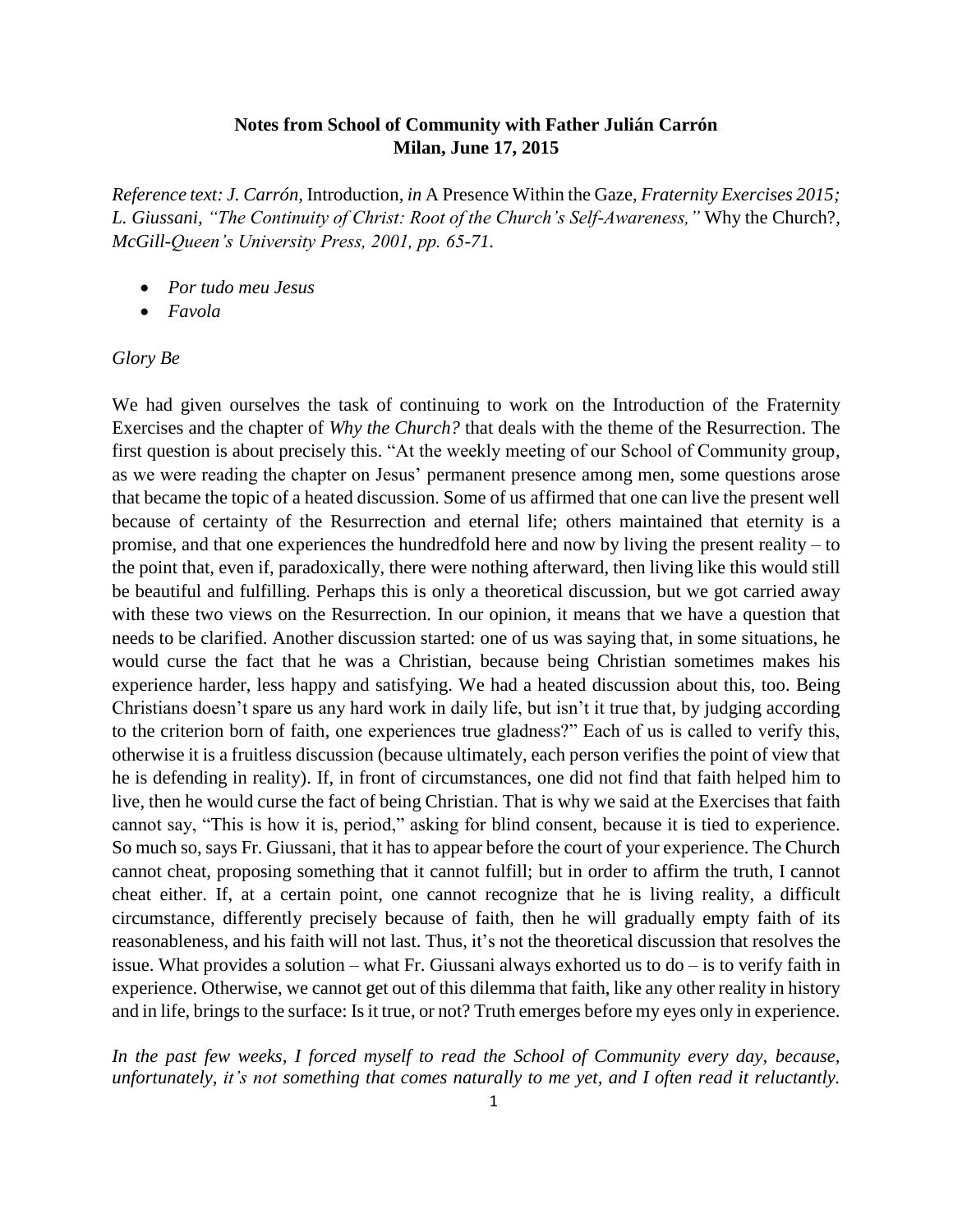*But I understand that, even if I am not enthusiastic about it, the School of Community is the first tool that I have to really understand things. In fact, left to my own devices, I would stop at the surface. This work of comparison has revealed that my "I" is still dominated by pettiness and bewilderment. In front of dramatic events in my life, I never felt that Christ was distant – on the contrary, my relationship with Him became deeper precisely in those moments. However, I realize – not without sadness – that it is in my daily life, in the normal routine of the day, that I grow distant from Him. On p. 11 of the Exercises, it says,* "*Christianity is the exaltation of the concrete reality, the affirmation of the carnal […], the affirmation of concrete and perceptible circumstances, so you feel no longing for greatness when you see yourself limited in what you have to do: what you have to do, even if it is small, is great, because within it vibrates the Resurrection." On the contrary, many times when I am home with my "normal" life, I find myself thinking, "Is that all?" The routine of daily life becomes banal, and I find myself desiring something else, wishing that I could do something else. I think: if someone were here, or if I did something else, then it would really be worthwhile – and I feel this weighing me down, as if it were my responsibility to transform that reality into something different. This perception that I have of things doesn't leave me indifferent. On the contrary, I am full of sorrow, because I end up looking at my family and my reality with sadness. I would like to live without the expectation that the world around me will change, but with the hope that I can change, as Christ is asking of me. What does it mean to live the Resurrection in everyday life? What is it like for you? How does the Resurrection make you look at things and people in everyday life? I desire to live according to this victorious gaze and to have it for myself, but my heart is often heavy.*

This is an example of what we were saying a moment ago. If the Resurrection is not an experience, then I am sad, and I live circumstances saying, "Is that all?" We find the answer to this question in what Fr. Giussani tells us, communicating an experience to us: "The culmination and the apex of the intensity of our Christian self-awareness is in the mystery of the Resurrection, therefore of my new self-awareness, of the way I look at all people and all things" (p. 11). There is no other gaze, friends! If I do not recover this gaze – as I have said on many occasions – then I cannot look at myself properly. I understand that you cannot look at anything, at your husband or at your daughter, without letting this gaze enter, without giving credit to this gaze. I don't know how one can live faith without this gaze. I was told of a young American woman who had just converted to Catholicism; in answering the question of what it meant to her to "step out of herself," she said, "It's easy to understand. Before, when I was upset, I would start to write in my diary, or wander around. Now, instead, if I get upset, I immediately start to do School of Community. And it works. This is 'stepping out of oneself.'" She is the last comer! Why did the publicans – I have said this many times – keep going back to Jesus? Because in the relationship with Him, a new way of looking at themselves, at things, and at people was introduced. That is why Fr. Giussani says that the Resurrection is the "keystone of the newness of the relationship between me and myself, between me and people, between me and things" (p. 11). One understands that Christ is risen, that the person of Jesus of Nazareth, who conquered life, is alive, that He is not a fact of the past, that He is not a devout memory or a feeling, that He is a presence that endures in time, because He introduces a new gaze toward everything. And we can touch it firsthand on many occasions: in reading the School of Community, or through the witnesses of other people who introduce us to a new way of looking at reality, where the Resurrection of Christ is vibrating. This allows the concrete circumstances to start to become different, so that, in a particular circumstance, which is totally limited and therefore not commensurate with the infinite longing for fullness that one has,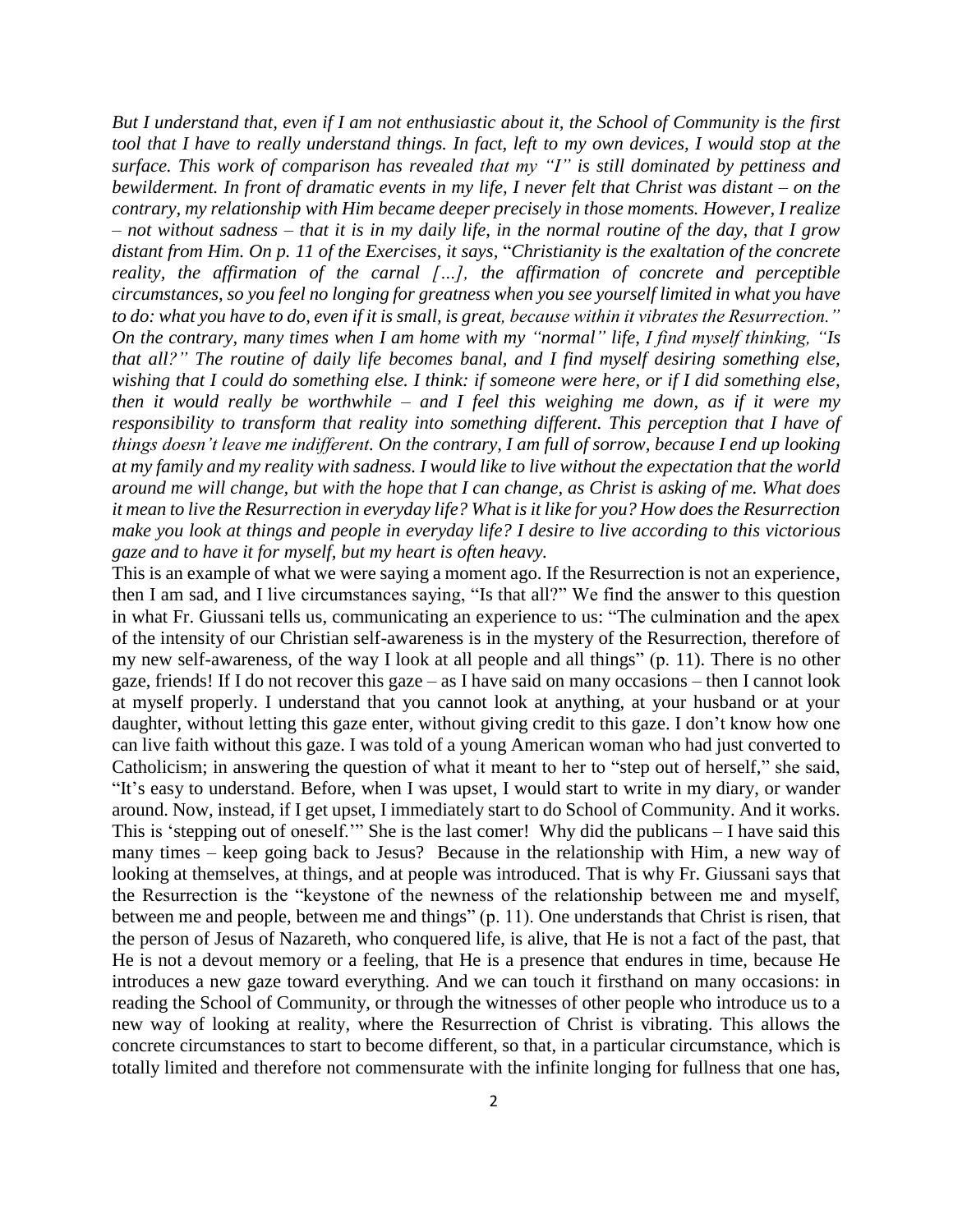he doesn't yearn for something greater. What you have to do is great even if it is small, because it vibrates within Christ's Resurrection. What is the most immediate, the simplest way to start to understand these things? A loving relationship, when a presence determines the present so much that the instant – which is and remains full of limits – explodes as fullness of meaning. Because all circumstances are limited! When we don't see this superabundance, we either end up angry at circumstances or we want break through their limit by going beyond our own possibilities. On the contrary, when you see people who, in the daily and banal circumstances that we all live, are happy – that is, their faces don't look dull, they are not permanently uncomfortable with that underlying bitterness – then you understand what it means to be glad because He lives (and not because the circumstances change and become glorious). Have you ever experienced a boundless sense of fulfillment, even in the relationship with limited people and things? Yes. Well, this is only a very pale image of what Christ introduces into life. If the Resurrection is not this, if Christ is not the Presence that introduces this newness into life, then we are in the fray like everyone else – because man's desire is infinite, but reality is always limited ("Is that all?"). However, in certain moments, it is as if this horizon were pierced and we started to see that the Mystery introduces something new, as yet unfamiliar, whose full truth and substance we have already intuited in reality because we have experienced happiness, a sense of overflowing that is not due to the fact that things "went well," but to Him. If this is not an experience, then the Resurrection remains a totally empty statement, because it is there – within, not next to, not afterward, not in dreaming of a different situation – when you are cleaning your children's rear ends, that the Resurrection of Christ vibrates. Even if it is not yet familiar, Fr. Giussani offers us this possibility – it is like this, even if it is not yet totally ours. The point is whether one starts to give credit to this, because then it will start to be like this. On what does this depend? It depends on being open.

*What has been troubling me in the past months is not a huge drama or who knows what else, but rather the dead calm and coldness of heart that I experience.* Dead calm.

*I feel apathetic in everything. Nothing moves me. And it's not as if nothing has happened lately. On the contrary, many important things have happened (for example, the sister of a dear friend of mine was ill, and I could see how this wasn't an obstacle or something that stopped my friends, but rather it was always a help in judging and not letting life slip by, as instead happens to me). What upsets me the most is that I see how my friends are growing, how they notice every single detail in their day and treasure it, from the enthusiasm that they have when they recount things to me – such an enthusiasm that you don't even have to listen to a word of what they are saying, because when they speak, their faces are enough to understand that there is much more behind those words. Therefore, I need to find my "much more," even if only because I can no longer study and I pay little attention in class, and in November I am due to graduate. The only certainty that I have is that I have experienced that "much more" and I know that it exists, and therefore that it is possible for me, too – but I don't understand what I am missing in order get it back. In the evening and in the morning, I pray that I may find it again during the day. I go to the* Angelus *every day, and I try to read the School of Community, but there, too, I am totally apathetic. I don't know how to start again.*

Praying is not enough – we also have to be open, available. In fact, what are your friends witnessing to you? Why do you desire to be like them? Because they recognize what is present – you say – in every detail of the day. This is not a problem of will or a problem of being clever – the point is to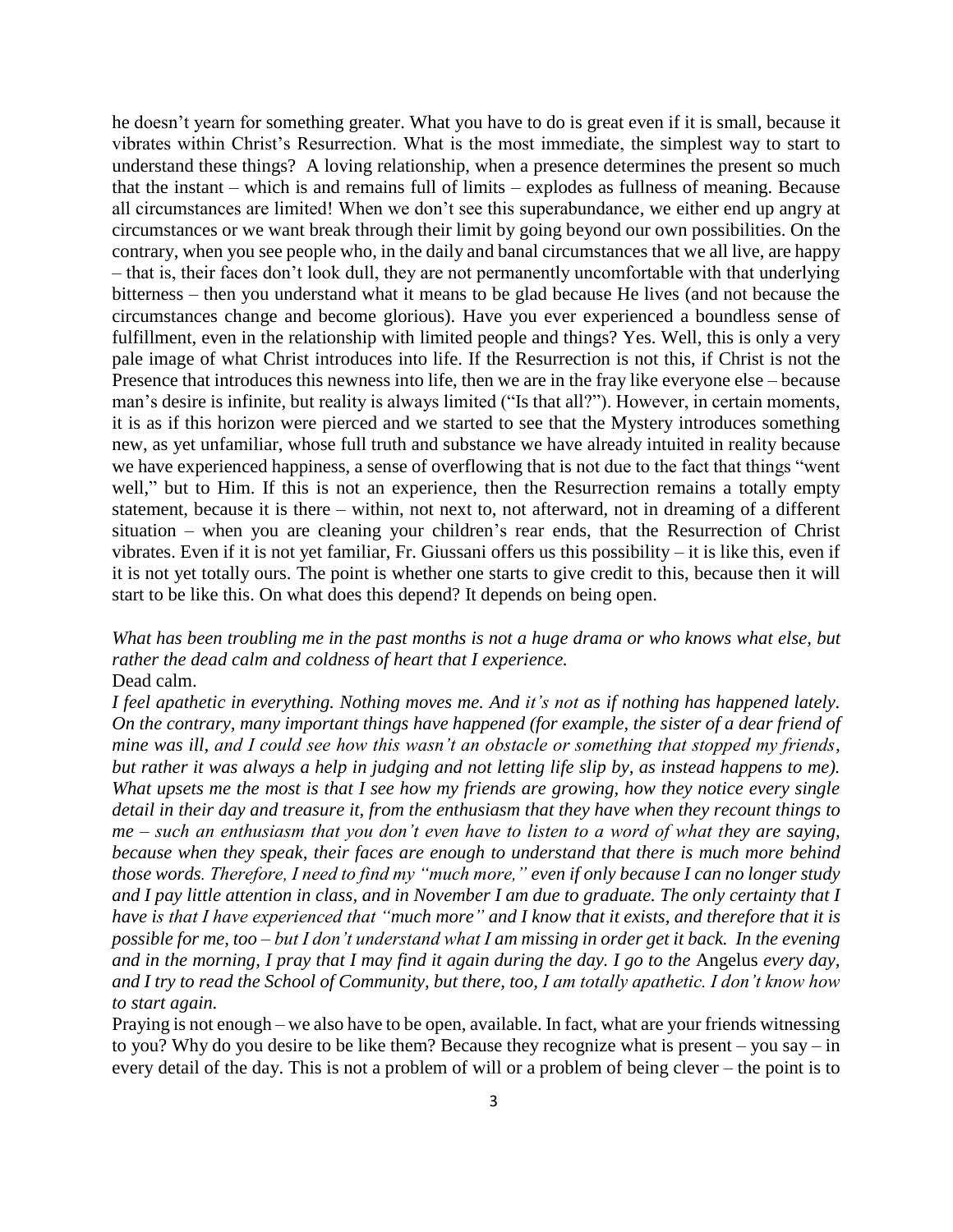recognize what is there. You can see it in the enthusiasm that your friends have when they recount things to you, in how they are amazed. They don't have more than what you or I have – the point is that we take for granted all of the reality that we have before us. Therefore, we have to learn, especially from those friends with whom you spend time: "What did you see?" Start to pay attention, to identify with those who are given to you: "Why are you so enthusiastic? What makes you so enthusiastic?" It is your gaze that must widen; a gaze has to enter into your own gaze! What makes this easier? Another email says, "With regard to the woman in *Barco Negro* or to Mary Magdalene, I realize that many times I don't have this perception of my need. I was also thinking of the Gioventù Studentesca kids who, at a *raggio* meeting a few weeks ago, were saying, 'When there are no problems, it is difficult to recognize Him.' How can one want and remain in this need? Does this wanting and remaining in need mean to love what is pure and to get rid of what is false?" We need to remain full of need like children, as Fr. Giussani says in speaking of the Resurrection, because children are amazed by everything. Instead, we are flat, because at a certain point, reality no longer speaks to us. This, says Fr. Giussani, is what we need to educate constantly. We need the intelligence of a child to be able to look at things in a true way. "We call 'faith' the human intelligence that, remaining in the poverty of its original nature is entirely filled by something else, because in and of itself it is empty, like open arms" (p. 12). This is what we have to renew, because reality is all there for you, but often it doesn't speak to you, because – as St. Augustine said – reality speaks only to those who make the comparison with the heart. That is why Fr. Giussani always told us to reread the chapter that is the key to getting out of this impasse: Chapter 10 of *The Religious Sense*. Because when the presence of the Risen Christ makes you see the circumstances, makes you see reality, gives you a jolt, then this is the clearest sign of the Resurrection. Let's read. "This Mystery – the Risen Christ – is the judge of our life; He [...] judges it day by day, hour by hour, moment by moment" (p. 12). What does it mean that He judges, that He is the judge? It is as if you were in love: you see the judgment about what your girlfriend means to you in your relationship with reality. Moment by moment, you verify whether or not that gaze is so determining, so present, invades your life so much, that you cannot avoid entering reality, living anything, without that presence that has settled into your bones determining your life. When this is missing, when this stops, everything is flat. When this experience is not there, everything becomes flat. Because it is flat in and of itself? No. It is because that childlike intelligence that we must constantly renew is missing. That is why Fr. Giussani says that an education is necessary. It was the condition that Jesus always gave: "You can enter the Kingdom of God – that is, see the richness of life and what I bring – only if you become like children." What makes you become less flat? You don't have to generate it, but you have to let yourself be struck by reality with simplicity – like a child. I remember a friend who had been in a car accident and was paralyzed and unconscious for six months. When he woke up, everything seemed new to him, different – everything was new! We see it every day and we are flat, because we are used to it; we take everything for granted. This requires work from us, sustained by those whom we find near us, who help us in the process.

*In recent weeks, we brought the exhibit about Fr. Giussani,* Dalla mia vita alla vostra *[*From My Life to Yours*], to the university*. *I noticed two things. First, it was an immense grace for everyone due to the encounters that we had. In explaining the exhibit, everyone delved deeper into what had happened in his or her own life, and this made us much more amazed in front of the reality that we were facing.*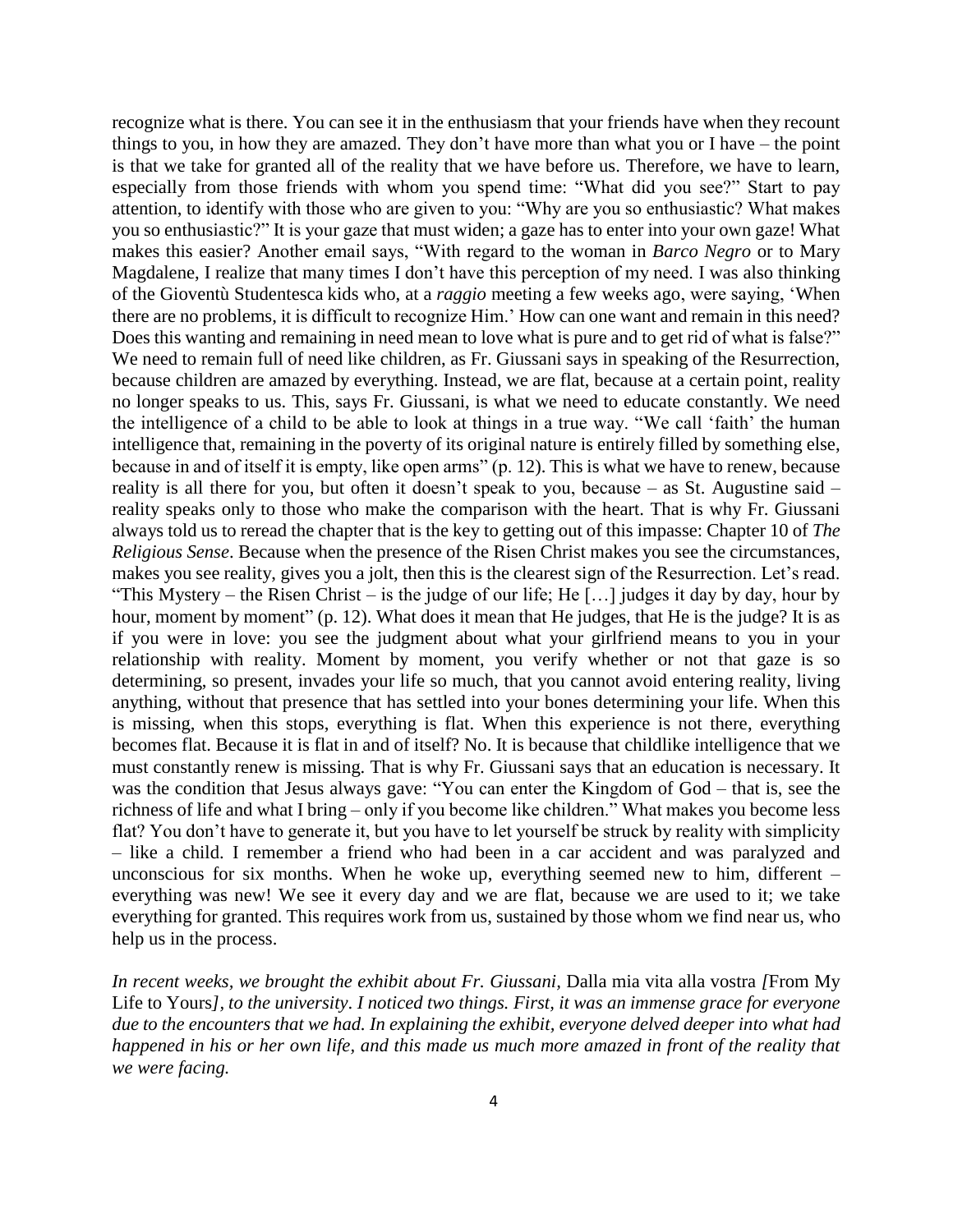This invitation to show the exhibit produces the first fruit in us: they were more amazed. Then, what the Lord will do with our "yes" is His business.

*Second, I saw in action what the Pope told us on March 7th with regard to the charism and to decentralizing: through the explanation of Fr. Giussani's life, all of the kids deepened their first love, their encounter with Christ, and this is what they were bringing to everyone. What happened to us was great, so much so that everyone wondered: Is it possible to live like this always? In the subsequent days, we saw that, with that gaze of the Resurrection in our eyes, if one is loyal to a heart full of need, then he can't help but go back and seek Him day and night. The most impressive example was a young man who visited the exhibit and has stayed with us ever since, even at an assembly that we had last week. He wrote to us (it is really an incredible "intelligence"), "Today, as School of Community ended, I had the deep desire to look everyone in the eye and embrace them. I went home on the train full of joy, and I wanted to understand. But it was something so great that the only thing that I could do was to remain silent, full of a profound amazement. How I wish that it were like this for everything, for every encounter! But there is more. It was a silence*  full of meaning, the same silence that I experienced in front of the Holy Shroud: the Face that I *contemplated and that was drawing me to Himself is what I met again today through all of you. I only said 'yes.' Today, as you spoke, I was moved. I asked myself: Why was I moved? I realized that I have a heart full of desire for truth that made me aware of what was happening. You were saying that Jesus had used the people who were explaining the exhibit to remind us that it is possible to live like Fr. Giussani lived. I asked myself: Who is Jesus for me? Today, as in the past few days, it has been you, my true friends, who unexpectedly and mysteriously have allowed me to remember why I am in the world and for Whom it is worth living. Today you said, 'We live for love of something that is happening now.' I asked myself: Who was I for all of you? I did something normal, I said 'yes,' I came to see an exhibit – but in this normality, you, I, and the others have recognized Him alive within us. I rediscovered myself through all of you, and this brings me to say: it is beautiful to live with the awareness of the presence of Jesus who is keeping us company. I want to live like this always." I was struck, because I saw in him what you told us about Peter: it is not enough to recognize the fact, but one must have that positive intelligence ready to grasp reality and what constitutes reality.*

One recognizes that a presence has entered the gaze because he finds a desire in himself that he didn't have before: the desire to look everyone in the eye and embrace them, and not as the result of one's own project (going back home full of joy, in silence). And in listening to those who were presenting the exhibit, he had to acknowledge who they were – that is, Jesus' presence, something that entered into his flesh and started to introduce a newness into his own limit, in the circumstances of daily life. This is an opportunity within reach of everyone who lets it in, no matter what the circumstances.

*I, too, am going to tell you – with a heart full of gratitude – about some encounters that we had at the university during the exhibit about Fr. Giussani. On the first day, as we were setting up the panels, two students arrived who usually meet there to smoke a cigarette. Surprised by our presence, they came closer and started to take a look. We asked them, "Do you want us to explain it to you?" The exhibit opened and they were the first there. At first, they were skeptical, and once in a while they smirked – but little by little, their faces changed, and they told us about themselves and their own questions. At one point, one of the two looked at us and said, "Beautiful! I didn't expect it to be like this. People don't know these things, you have to tell everyone!" Then he looked*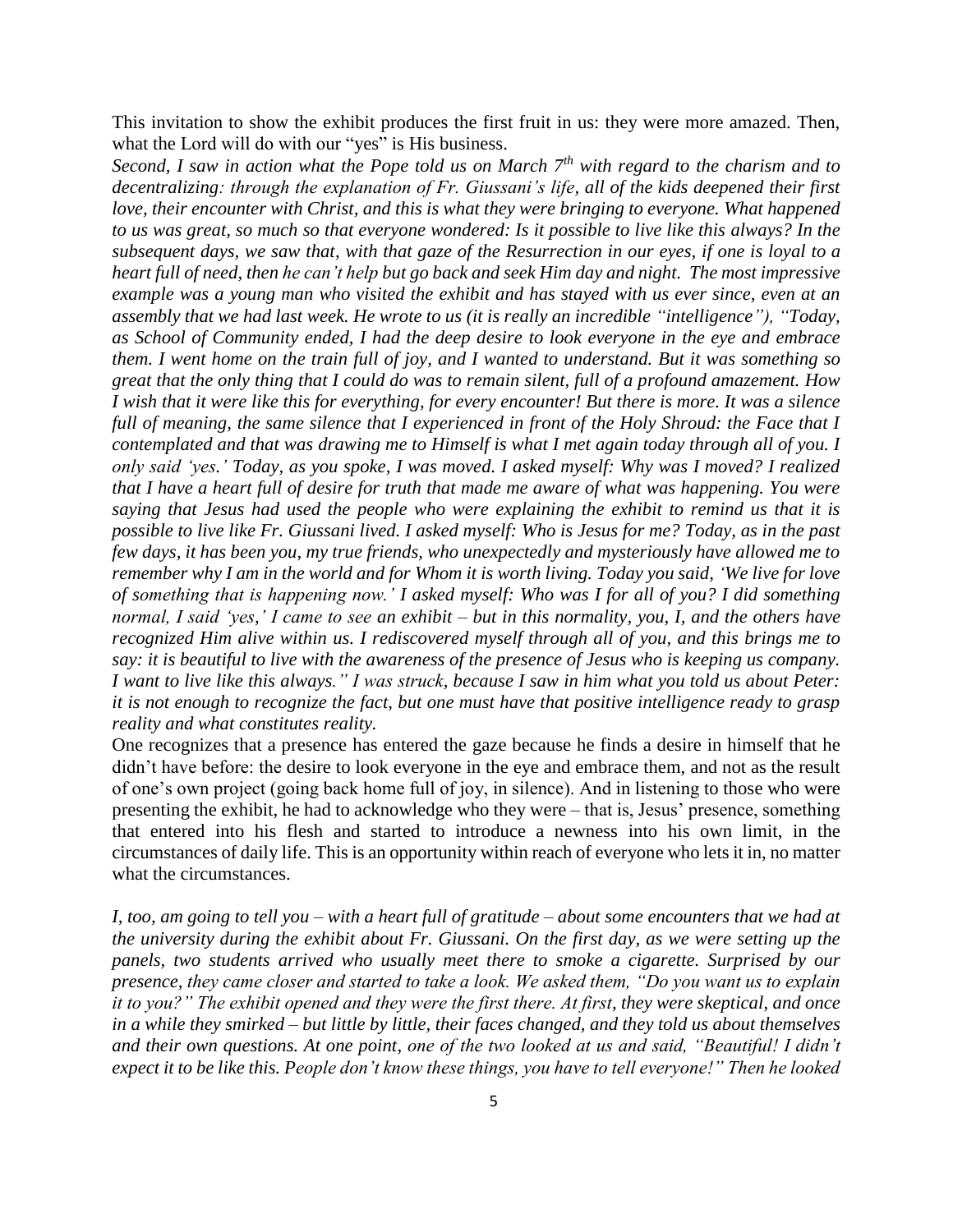*at his watch and said, "Wow! An hour and a half has gone by! I was supposed to go to lunch with some friends; time flew." In the afternoon, while we were taking a break, I saw him again behind the hedge, and I called to him, "What are you doing here again?" He answered that he had to go to class and didn't really feel like it. I said, "What classroom do you have to go to?" A classroom on the opposite side of the university… "But I wanted to see you guys again. Give me your phone numbers, even if I'm not sure that I'll call you." The next day, he came back and told me, "I never had a class as beautiful as yesterday." In the afternoon, we printed 150 fliers and we invited all of the students who were at the university. When my friends asked me why, I answered, "Because yesterday a student whom we had just met told us to invite everyone." On the third day, a professor came (we didn't know him, he is not in the Movement) who had read the email invitation that we had sent around. During the exhibit, he was moved many times. Listen to what he wrote to us the next day: "I thank you very much for the invitation, but especially for how you welcomed and accompanied me today. It is a special gift to have students like you, with the smile and the tenderness that you carry in your heart, as clear as the air and as limpid as spring water. Today I carried this image and that of Fr. Giussani home to my family, and I told them what happened. Your firsthand witness of faith represents an incentive for all of us to go on, even in difficult times." Faced with these facts (and others that I don't have time to recount now), I wondered if this was any different from the disciples of Emmaus who, after being with Him, go home and say, "Weren't our hearts burning while we were with Him?" Two thousand years. Christ is present today, and this is not something that I do. I am not capable of doing all of this with my hands and all of my good will. The next day, I went to Mass, and there was the Gospel in which Jesus says to Simon, "Put out into deep water and lower your nets for a catch." For me, it is you and my friends who tell me, "Go and present the exhibit. I give you this opportunity." "Simon said in reply, 'Master, we have worked hard all night and have caught nothing, but at your command I will lower the* nets.'" Here there is all of my resistance, but at a certain point one gives in. "When they had done this, they caught a great number of fish and their nets were tearing." If I look at the fish that we caught, then, in front of the temptation to be proud of the good work that I did, I lower my head *and say, "Thank you, Lord, because I only followed You." I understand more and more that this You with a capital "Y" coincides with a human face. Reality, the companionship of the Movement,* my friends, the proposals that we receive, are all the flesh of Christ who comes to get me and tell *me, "Friend, come here, answer Me here, I will show you who I am." But the greatest discovery* for me has not been the many fish that we caught, but to have realized again that I was precisely *the first "shrimp" to be caught, mysteriously and undeservingly. In fact, while I was seeing how* many of the students whom we met are looking for an answer for their life, their questions, and the *reticence that they cannot overcome, an episode came to mind in which Fr. Giussani was speaking* with a man whom he had just met, and he said, "If I see [...] how he is bustling about, looking for the road, there is a respect that is born precisely from the certainty that one has. Because if one who is certain sees one who is uncertain, then he feels an infinite pity for him and says, 'My God, *what did I do to be different from him?'"*

This newness in the banal circumstances of everyday living is simply that intensity of life that the Resurrection introduced. The judgment that emerges from these facts is that Christ is present because He introduces this newness. The question is whether, when it doesn't happen, we miss Him and return to Him – not because we want to generate this with our own attempt, but in order to let His presence enter into our "I," which is suffocating in the circumstances.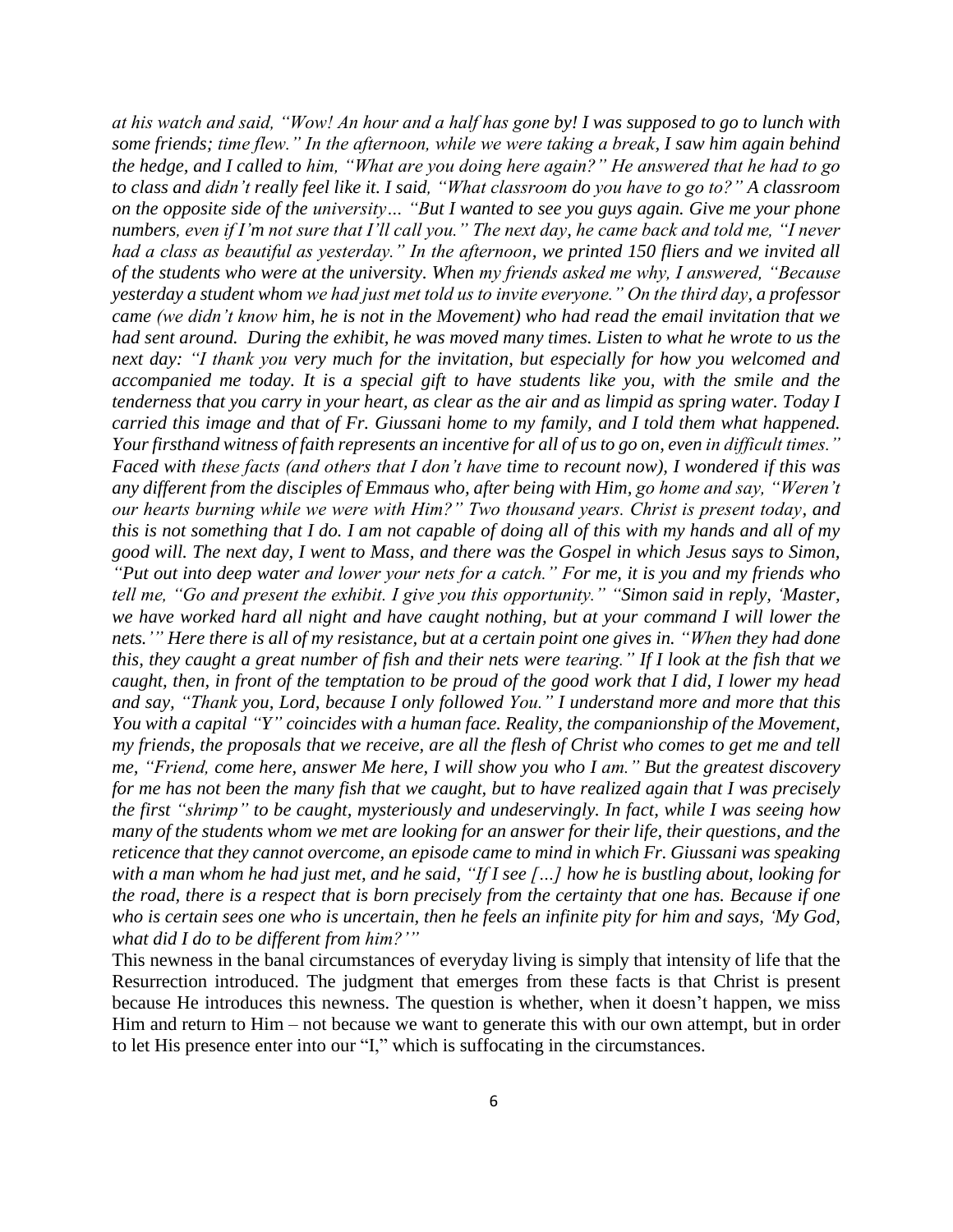*When the exhibit came to our city for presentation, we had the possibility to receive the panels a* few days earlier. Therefore, I had the idea to set it up in the school where I teach. It is an officially *recognized private institute, middle and high school, with about 350 students. I planned on having* guided visits only for my classes, also because the exhibit would be at the school for just two days, and then I had to set it up somewhere else. For logistical reasons, the exhibit was placed in the *atrium where we have the coffee machines and where the high school kids take their break. It* happened that I presented the exhibit to one of my classes ( $8^{th}$  graders) precisely during the high *school students' break, when many of my colleagues were waiting in line for coffee. I was ready* to ask rather sharply for people to be quiet; but at a certain point, as I was speaking, I got in front *of the panel "Woman, don't cry!" and, remembering very clearly what Fr. Giussani first, and then you, always repeated to us, I told my students, "Kids, imagine this fact, this woman who is following the casket of her son, this desperate woman who has lost her husband and now her son, too. Imagine her sorrow, imagine this woman's anguish. Try to imagine those tears that no man can dry. Jesus comes up and tells her, 'Woman, don't cry!' Who can do something like that? Is there anyone who can say something like that? Who can do that?" I stopped speaking, and I realized that the initial chatter had died down. I looked up and saw that those who were present in the atrium – I didn't count them, but there were many people because the whole high school group was taking its break and my colleagues were having coffee – were completely silent and were looking at the panel. They weren't looking at me, they were looking at the panel, they were* looking at the question. I got to the end of the exhibit with a sense of awe for the silence, which *was much more deafening than the initial noise. After a few hours, some students came to me and* said, "Can you present the exhibit to us?" So for two days, I presented the exhibit practically non*stop. I even happened to show it to a group of my colleagues, which was something unexpected* and unforeseen. I don't know what will happen now, but what happened is an answer for me; it is *a fact thatstruck my heart. Someone could have dismissed what happened – and someone probably*  $did - as$  something small. After all, some people said that the Apostles were drunk, so perhaps  $-I$ wasn't drunk!... But nothing can diminish what happened. At the end, a kid – and this deeply struck  $me-came$  to me and said, "Why does no one tell us these things?! Why didn't you tell us this before?" I felt a bit guilty, because in the end, it is not totally untrue, especially during exam time, *when my concern is to prepare the students instead of proclaiming a Man who, in this moment and in spite of everything, in spite of all of the problems, says, "Do not cry!"*

What amazes me the most in the simplicity of these witnesses is that the first benefit is for us, which means that the Pope's invitation to go out and tell everyone what happened to us is first of all for ourselves. Because it is different when one sees these things happen in reality, as the occasion to challenge any flat moment, any difficulty. Faith grows, as we have always said to each other, by giving it, by sharing it, because it was given to us to share in any circumstance, in this case the exhibit about Fr. Giussani. Once our brothers and sisters encounter it, they say, "You have to tell everyone!" "Why does no one tell us these things?!" What is our contribution? What are they expecting from us? What does it mean to be a presence? All of these witnesses really show us the expectation of many who are near us. Thus, in our attempt to live what happened to us, to go deeper into what was given to us, one understands God's method, how God reaches others and changes them. As Fr. Giussani told us, only if our faith grows constantly will it be able to become a good for everyone else, too.

\*\*\*\*\*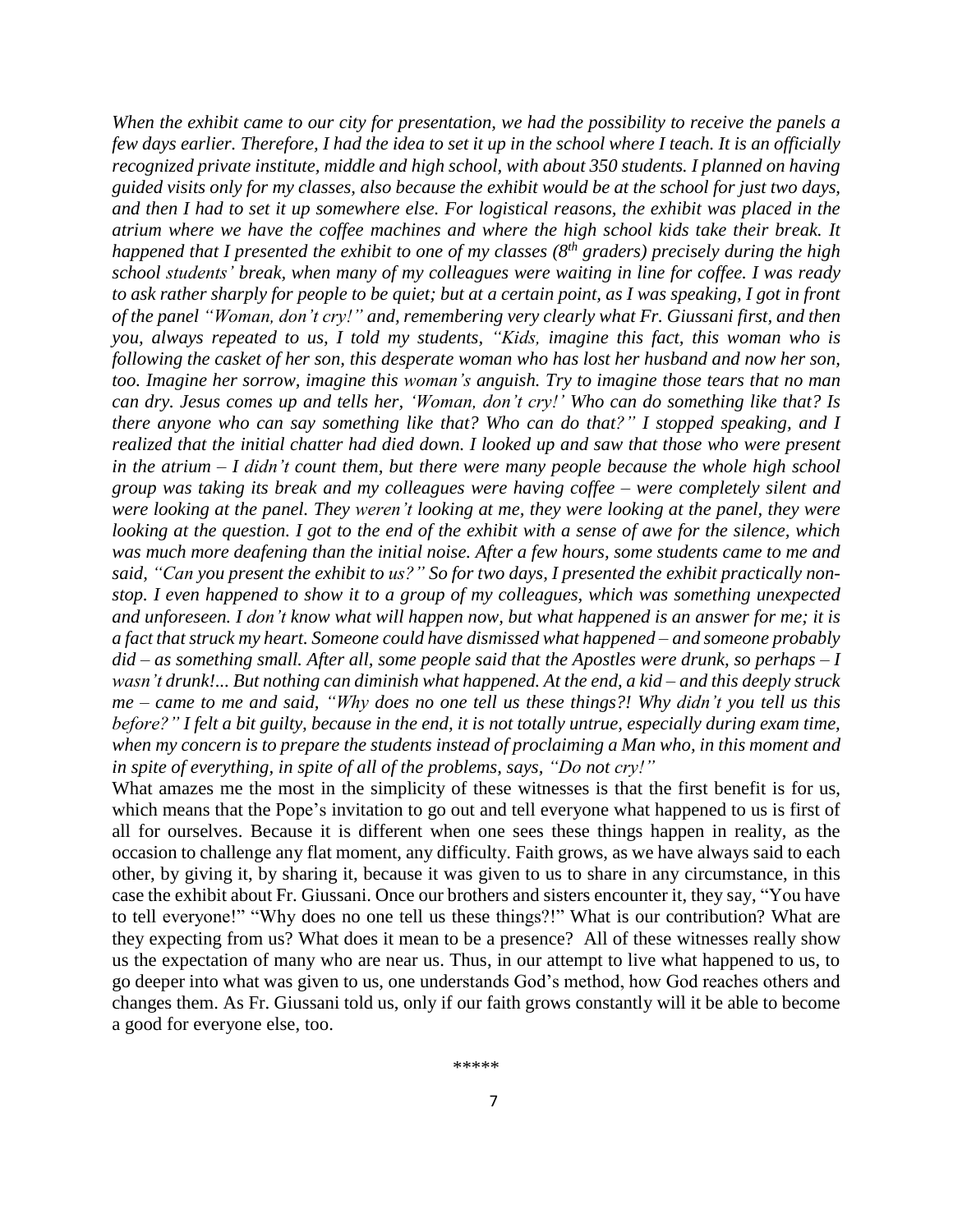Before concluding, I will say a word about the demonstration on June  $20<sup>th</sup>$ , which we have been discussing in these days. The defense of the family is a need felt by the whole Church: the Pope stressed it once again last Sunday during the *Angelus*, and especially at the meeting of the Diocese of Rome. It was affirmed by the Pontifical Council for the Family, as well as many Bishops, associations, and ecclesial movements. The Secretariat of the Italian Episcopal Conference (CEI) also took an official stance, confirming the need for unity among all Catholics on the topic of family. The entire Church fully agrees on this issue. However, the CEI clarified that no one has a monopoly on how to intervene in the public and political debate. Thus, it decided not to commit the Italian Church to direct support of the demonstration. Therefore, participation in the demonstration on June  $20<sup>th</sup>$  is only one of the options – free and legal, but perhaps questionable. Does this mean that one doesn't agree that the family needs to be defended?

I have in mind the experience of Spain, which can serve as an example. We Spaniards have organized many and also more numerous demonstrations in defense of the family (I don't know if any other country has had so many), gathering millions of people in the streets. We all know that this did not deliver the success that we desired. On the contrary, we know how things ended: a much more tolerant law in favor of the "new rights." What do we learn from this? That demonstrations, which are a legitimate modality in a democratic society like ours, leave things as they are. Also, it is even more urgent to recognize what we have repeated by quoting then-Cardinal Ratzinger, who had the courage to say certain things that  $-$  in my opinion  $-$  we find hard to acknowledge: that we are facing the "collapse of ancient religious certainties," of the most basic evidences. For this reason, in the speech on last year's European elections, I quoted this passage: "At the time of the Enlightenment […] in the opposition of the confessions and in the pending crisis of the image of God, an attempt was made to keep the essential values of morality [that is, the family, life, etc.] outside the contradictions and to seek for them an evidence that would render them independent of the many divisions and uncertainties of the different philosophies and confessions. In this way, they wanted to ensure the basis of coexistence and, in general, the foundations of humanity. At the time, it was thought to be possible, as the great deep convictions created by Christianity to a large extent remained and seemed undeniable" (J. Ratzinger, *L'Europa di Benedetto e la crisi delle culture* [The Europe of Benedict and the Crisis of Cultures], LEV-Cantagalli, Rome-Siena 2005, p. 61). What was the result of this "claim"? Ratzinger answered in no uncertain terms: "It failed." (*Ibidem*, p. 61). We can be sorry for this, but it is a fact. Thus, the first realism is to acknowledge that this is the situation, and that therefore, we are called to live these challenges, like the one regarding the family, in a totally different context. And even before it is a challenge to others, this new context is a challenge to us. What allows *us* to hold out, in a world where everything, everything, says the opposite? How will our families avoid drifting away in their substance, in the education of children, in the relationship between husband and wife? Do we still believe that God's method is able to sustain this, or not?

Now, what we had prepared as an internal notice sent to the communities – not a press release, a document, or a flier, as someone recently wrote – and which we purposely did not post on the CL website, was only sent to help to give a judgment. We didn't forget to sign it – we have no problem with signing it, just as I don't have any problem with talking to you openly about these things. We purposely did not want to sign it, and now I am going to explain why. The concerns expressed in the notice were brought up at the meeting on March  $27<sup>th</sup>$ , promoted by the Neocatechumenal Way, to which we were invited, along with all of the Catholic associations. At that meeting, it was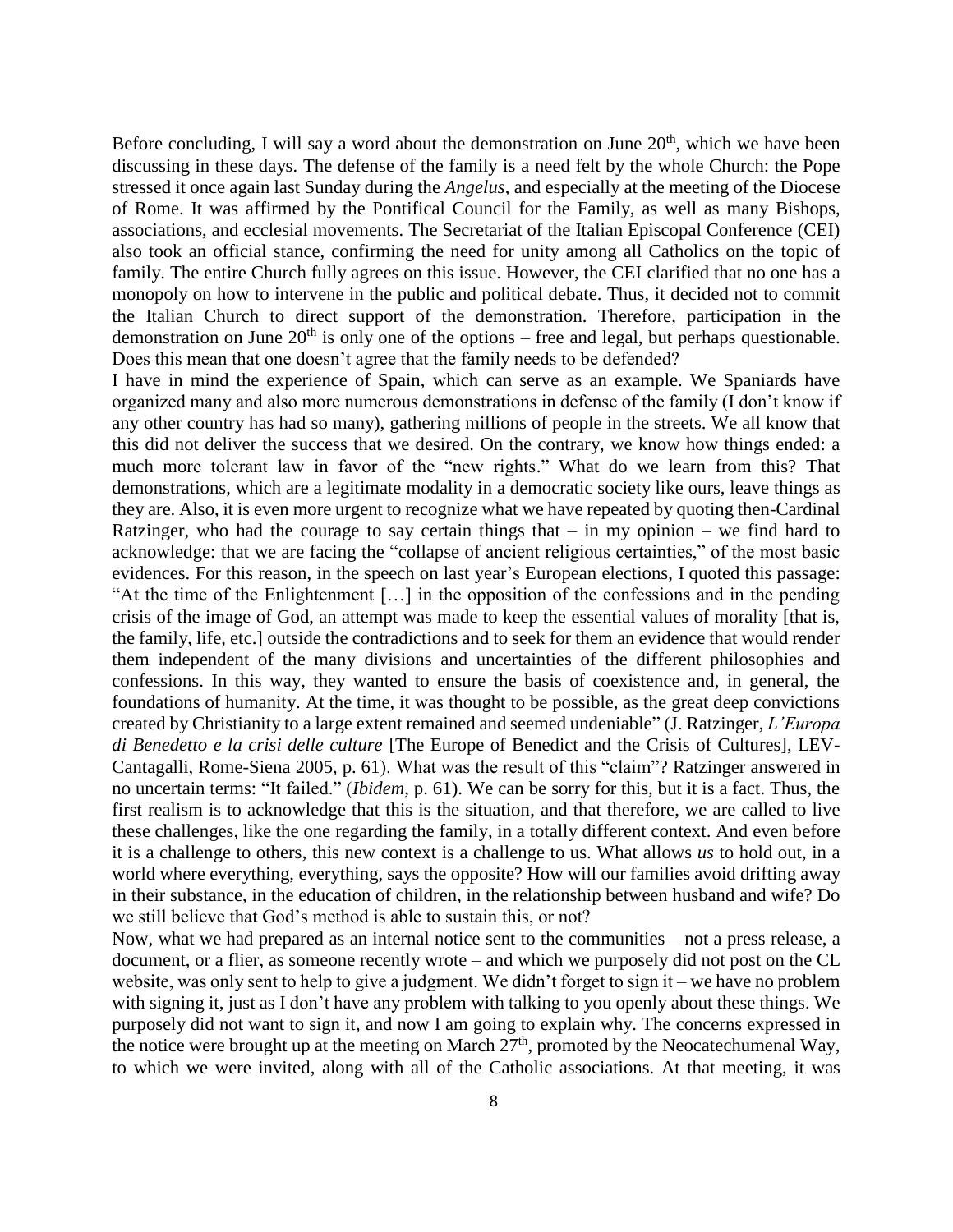precisely the Spanish demonstrations to which I referred that were mentioned as an example of great Catholic mobilization. On that occasion, and at the next meeting, when the date of the demonstration was announced (even if no consent had been reached during the previous meeting), we explained why we didn't think the proposed method of a demonstration was suitable for affirming the value of the family. In discussing the most adequate ways to face the topic of the defense of the family, we did not reach a clear and unanimous proposal. Along with us, the majority of the Italian Catholic associations (Catholic Action, Renewal of the Spirit, Community of Saint Egidio, Focolare, Opus Dei) and the Forum of Family Associations decided not to participate in the demonstration. Thus, what was conceived as a Catholic initiative became a 'nondenominational' demonstration, without emblems and flags, attended by the Neocatechumenal Way and other groups like Catholic Alliance, Manif pour Tous, and Pro Vita. At this point, we felt free, and therefore we deemed it inappropriate to take a public stand as Movement with regard to the demonstration. However, since, in recent weeks, many friends asked for help in giving a judgment about this initiative, we prepared the communication. The fact that we did not adhere to the demonstration was not dictated by political tactics, but by a criterion of realism and prudence, because recent history shows that every time that we take to the streets in order to defend a value, the result is not a positive effect, but a wall. We don't stop or slow down the process, but we fastforward it. In 2007, on the occasion of the proposal of a Catholic demonstration against the bill for the legalization of civil unions, both same-sex and heterosexual (the famous DICO: "Rights and Duties of People Living Together in a Stable Union"), we had expressed a similar judgement, with the conviction that, in the cultural climate in which we live, a conflicting approach rarely leads to constructive and convincing results, because we live in a society in which ideology prevails over experience. In this sense, we were stressing that the tendency toward ideology can be fought with the witness of an experience in which one can recognize that the family is a "more" of humanity. Then, this doesn't mean that we should retreat into the sacristies, because this "more" is given in life! The witness of daily life is as public as a demonstration in the streets – it's not that one is public and the other is private. Otherwise, we easily lose focus, and above all, we forget the most important aspect, that is, the educational one. However, in 2007, the CEI specifically asked us and all of the other movements and associations to support the demonstration, and we obeyed. Now, the different context obviously inspired the Bishops to choose a different approach, and we continue to follow. This doesn't prevent anyone who wants to attend – as the Bishops also said – from going to the demonstration.

Where can we start again in this context? Lately, we have often recalled the Christians who are persecuted. When everything collapses, where do they start again? What do they turn to, if not to what we said tonight, that is, the witness of the newness of life that the Risen Christ introduced? In a situation like this, the method can only be to show a "more" of humanity in the witness of our daily life. Yet, we often think that this is too little, and that is why we are surprised by the method of God who, upon deciding to become man, emptied Himself and lived like everyone else (no one would have done this, none of us would have done this!), betting everything on the attraction that His person provoked in front of everyone. We know this because this is how Fr. Giussani communicated Christianity to us. What surprises me is that we have such a hard time understanding it.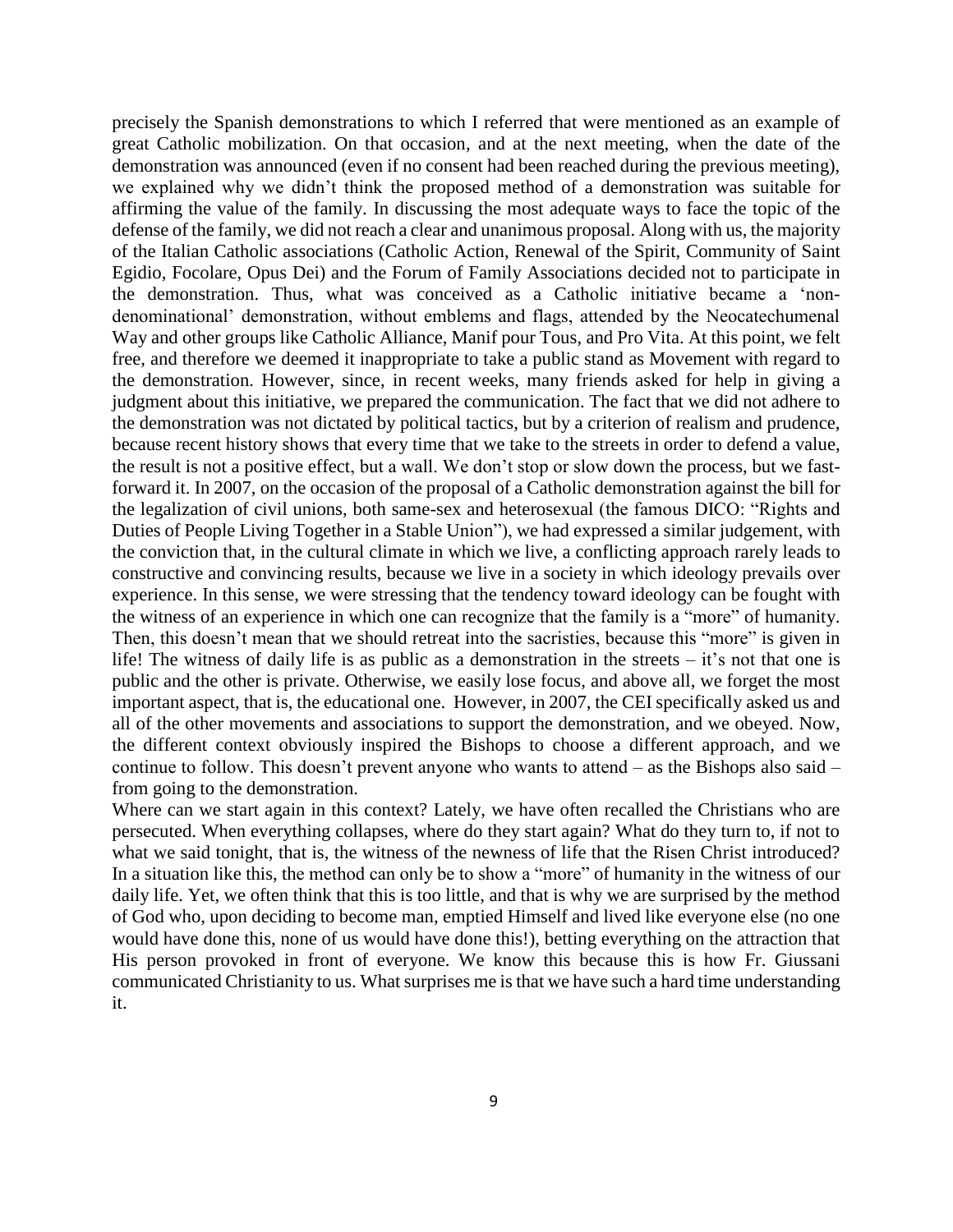For us, the duty of being witnesses, in daily circumstances, with the instruments of our professions, remains crucial. Our contribution to the debate consists in communicating an ultimate positivity in every situation and relationship. This is a task that each person can – and should – live in the dialogue with anyone else. Because this is the problem: when families break down, when people are unable to stand in front of reality, do they see something that opens a possibility for them? Countries were full of good laws, but that didn't stop the avalanche that we are living today. Part of this witness is also the defense of a space for the freedom of each person and all people, as we said on the occasion of the European elections. As we wrote after the events of Paris, "Space for freedom means space for saying in front of everyone, individually or together, who we are. Each makes available for everyone their vision and their way of living. This sharing will enable us to encounter each other on the basis of the real experience of each person, and not on ideological stereotypes that make dialogue impossible" (J. Carrón, "The Challenge of True Dialogue after the Attacks in Paris," *Corriere della Sera,* February 13, 2015, p. 27). Let's ask for the same freedom to live and to educate that others ask for themselves.

A friend wrote to me recently, telling me of a concern that many parents share: "In the end, it is difficult to answer the greatest concern: How can we protect our children? Without a doubt, we need to witness 'life' to them and be vigilant with regard to what is proposed in school or in other contexts, but I often wonder whether it is enough. As a father, I would like to always protect them and shelter them from the evil of the world, with the temptation to fight their battles for them. However, in this context, I think that they may be overwhelmed by a really devastating ideology, and at times I wonder if now it is inevitable that we have to fight the invasion. I know well that history teaches us that what opposed the invasions of the barbarians wasn't what was left of the Roman army, but the 'life' of the monks. However, many died during the invasions, and my concern as a father is that my children not be among the 'fallen.'" That is why I think that it is useful for us to see how the persecuted Christians educate their children to face the challenges of life. Let's watch this video.

## *Video of the interview of Myriam, an Iraqi refugee in Qaraqoush.* <https://www.youtube.com/watch?v=1wMONz2nZgg>

"During our visit to this camp, we were surprised to find this girl, who said that she watched our program 'Laysh Hayk.' Her name is Myriam. How are you doing, Myriam?"

"Fine, how are you?" "I am great." "Do you really watch our program?" "Yes." "Do you like SAT-7 Kids?" "Yes." "Where are you from? Are you from Qaraqoush, too?" "Yes, I am from Qaraqoush." "You are 10 years old, aren't you?" "Yes." "How long have you been in this camp?" "Four months." "What's the thing you miss most from Qaraqoush that you don't have here?"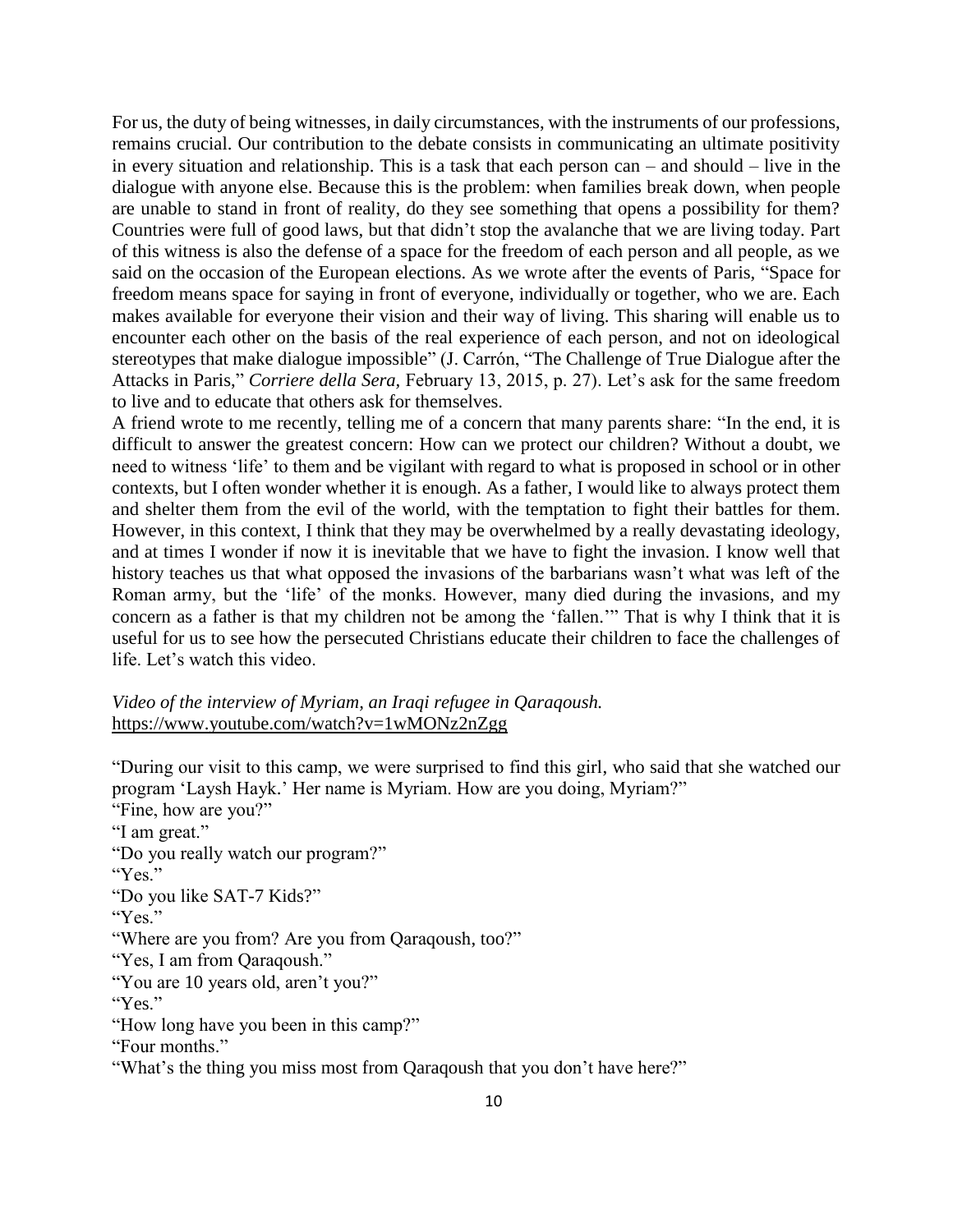"We used to have a house where we played, whereas here we don't, but thank God, God provides for us."

"What do you mean God provides for you?"

"God loves us, and didn't let ISIS kill us."

"You know how much God loves you, don't you?"

"Yes, God loves us all, not just me, God loves everybody."

"Do you also think that God loves those who harmed you, or not?

"He loves them, but He doesn't love Satan."

"What are your feelings toward those who drove you out of your home and caused you hardships?"

"I won't do anything to them, I will only ask God to forgive them."

"And can you, too, forgive them?

"Yes"

"But it is very hard to forgive those who made you suffer, Myriam, or is it easy?"

"I don't want to kill them. Why kill them? I am just sad that they drove us out of our homes. Why did they do that?"

"You used to love your school in Qaraqoush, didn't you?"

"Yes, I was the first of my class."

"Did you also have friends from school?"

"Yes."

"Are they here with you? Or are none of them here?"

"There are, but I don't know where."

"Maybe some of them are watching SAT-7 Kids on TV now. What would you like to tell them?" "I used to have a friend before I came here. Her name is Sandra. We used to spend the whole day together, all day at school we were together even though we didn't live close by. We loved each other a lot. If either of us wronged the other, we used to forgive each other. Sometimes we used to play and hurt each other, but we used to forgive one another. We used to love each other, now I only wish to see her."

"You don't know where she is, do you?"

"No, I don't know where she is."

"If Sandra is watching us now, I am sure that she will be thinking of you, and I am sure that she loves you, Myriam."

"She loves me a lot, and I love her, too. And I hope to see her one day."

"For sure I wish to be with you on the day you meet Sandra."

"I hope."

"What do you hope?"

"I hope that we go back home, and she goes back home, so we can meet again."

"I hope that you go back to a home that's even better than your first home."

"If God so wants. Not what we want, but God, because He knows."

"Don't you sometimes feel sad? Do you feel that Jesus has forsaken you, for example?"

"No. Sometimes I cry because we left our home, and Qaraqoush, but I am not angry at God because we left Qaraqoush. I thank Him because He provides for us. Even if we are suffering here, He provides for us."

"You taught me so many things."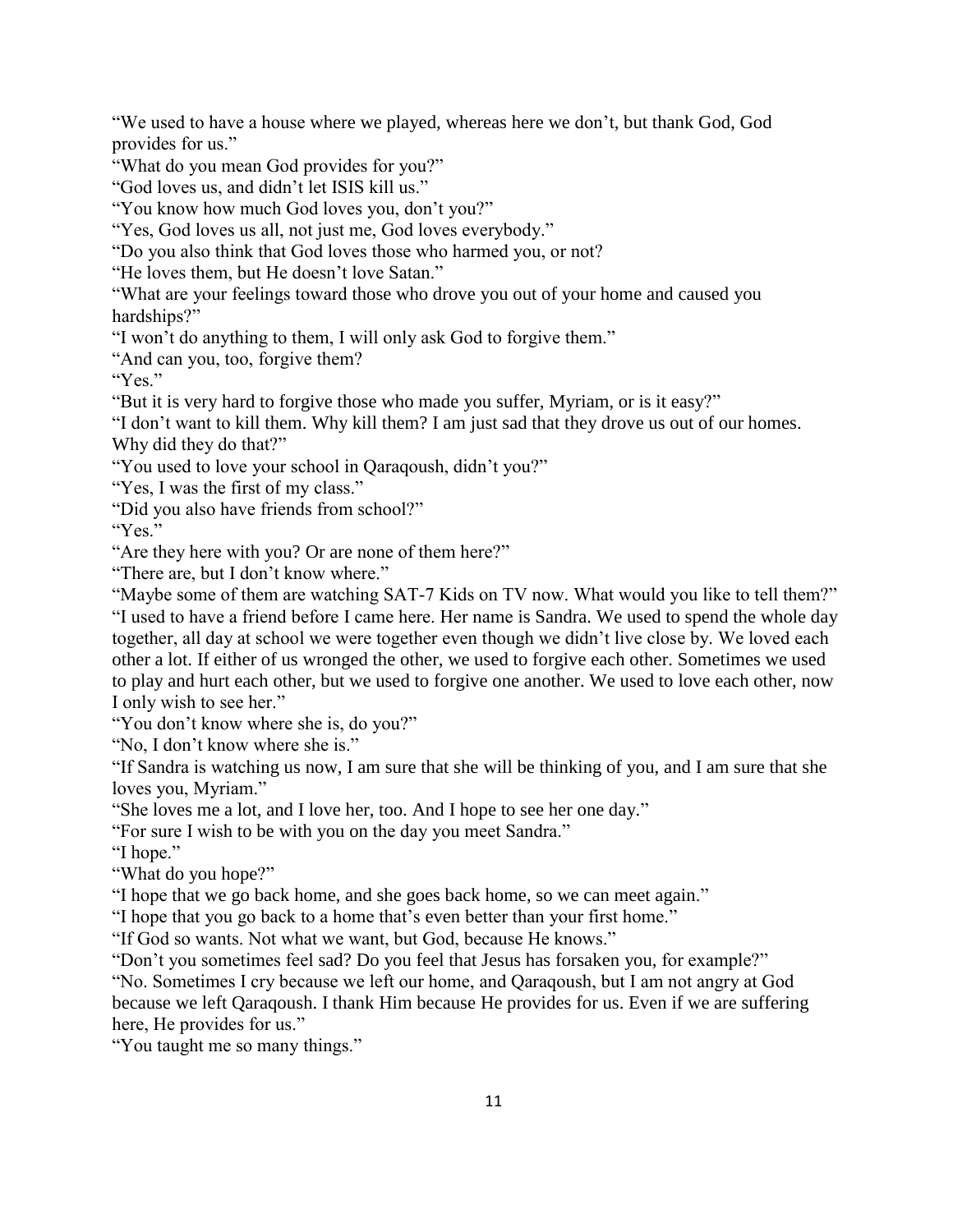"Thank you, you taught me things too."

"What did I teach you?"

"You taught me… No, you didn't teach me, I mean you shared what I feel, you shared with me… Somehow I wanted people to know how I feel, how the children here feel."

"Do you know that Jesus will never forsake you?"

"He will never forsake me. If you are a true believer, He will never forsake you."

"Do you remember a song that you like to sing when you are alone, and talk to Jesus through it? Or don't you remember any?"

"I know some songs."

"Would you like to sing to me, to us, the song you like the most? Just a short song that you can sing to us, what do you think?"

"There is a song. *How joyful is the day on which I believed in Christ. My joy was made complete at dawn, and my voice sang with gratitude my love for my glorious Savior. Day by day will it grow. A new life, a joyful day, when I reunite with my Beloved. Motivated by love, He came, oh what a wondrous love! He restored me to righteousness, on account of a holy covenant. My love for my glorious Savior, my love to my glorious Savior, day by day will it grow. A new life, a joyful day, when I reunite with my Beloved*."

We are often concerned or frightened for our children, because of the context in which they live, the really overwhelmingly violent ideology that assails them. But here there is more, as you have seen: Myriam, 10 years old, lives in a context where violence – physical and ideological – has taken away everything. But all of the evil in the world cannot stop a little girl like her. That is why it is a great educational challenge for us: Can we raise children who, in this context, can live in front of the challenges that they will have to face? What do they need in order to live like Myriam? What kind of witness do the persecuted Christians offer to us Christians of the West? What do we need in order to raise children who are able to live like her? This is a huge challenge. This is the great educational challenge. Whatever possibility we may have to block anything, the ultimate root of the challenge is this: whether faith is able to endure, no matter what the context in which we find ourselves living it. Thus, as we said at the Exercises, "The culmination and the apex of the intensity of our Christian self-awareness is in the mystery of the Resurrection." We need for this to increasingly become flesh of our flesh, in order to be able to communicate it to our young ones.

Until the end of June, the work of School of Community continues on the Introduction of the Fraternity Exercises, including the beginning of the Assembly, because the first question and answer are related to the introduction. Together with the Exercises, we will also resume the work on Chapter 4, the first chapter of the second part of *Why the Church?*, pp. 65-71.

From July to September, we will work on the first lesson of the Fraternity Exercises (Saturday morning), together with the questions and answers of the Assembly that relate to this lesson, pp. 91-100 and 104-105. In this lesson, as we know, we deal with the theme of a difficulty in understanding caused by the fact that the religious sense has not evolved. We defined it with Benedict XVI's expression, "an odd darkening of the mind" (Benedict XVI, *Light of the World: The Pope, the Church and the Signs of the Times. A Conversation with Peter Seewald*, Ignatius Press, San Francisco, 2010, Chapter 2). Because of this, we no longer recognize even the most elementary aspects of living. Therefore, the question that I invite you to work on is this: What helps us to come out of this odd darkening? Where did you discover yourself coming out of this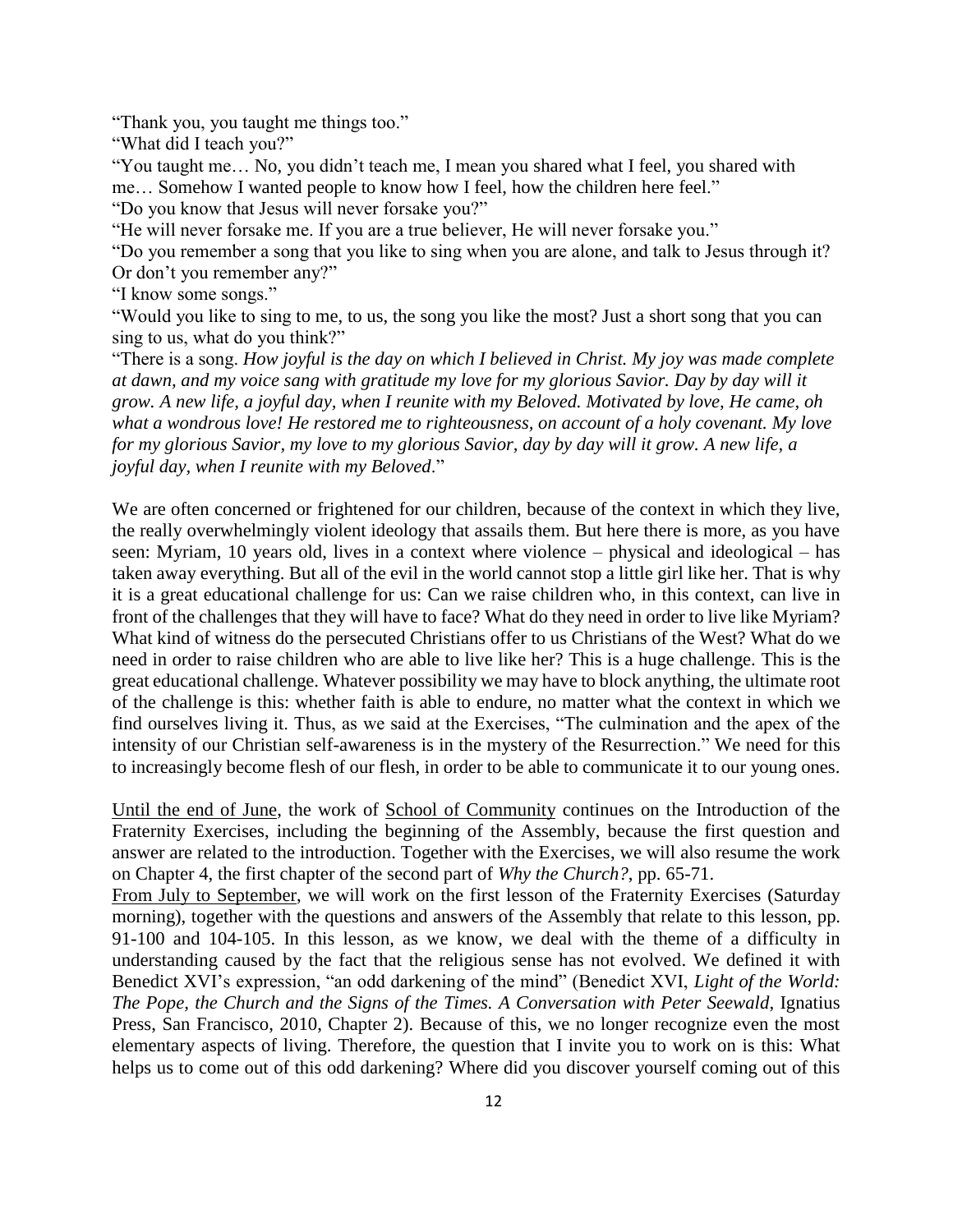darkening, and what made it possible for you to recognize reality, the elementary evidence of things? Because this demonstrates that the Resurrection is really a fact that invades life and that allows us to look at everything, just as the Church looks at everything at the Easter Vigil. This is the judgment. The Resurrection is a judgment. Why? Because no one could dream of looking at everything – from the question of why it is worthwhile to be born, to our guilt, to evil, to difficulties – without Christ's Resurrection. We have these months ahead of us to help us to really understand the context in which we have been called to live the faith.

Interview in *La Repubblica*. With regard to the interview that I gave to *La Repubblica* on the investigation in Rome: since we don't have access to great media communication – whereas the media, instead, is always referring to us out of context – I ask each of you to be really committed to sharing the content of the interview with friends and acquaintances in the places where you live.

Summer vacations. The theme of the community vacations will be, "When did we discover and recognize, in our experience, a presence within the gaze?" Let's not make abstract reflections on what the presence is, but let's verify when we have recognized it, when we have realized that only that presence in our gaze allows us to look at everything – the relationship with myself, between me and my wife, between me and things and people – in a new way.

During the summer and our vacation time, we suggest that you propose the exhibit on Fr. Giussani, *From My Life to Yours*, and Fr. Giussani's video *Il pensiero, i discorsi, la fede* [*His Thoughts, His Speeches, His Faith*] publicly, in the places where you are on vacation,*.*

We would also like to have a conversation together about G. Bardy's text (*La conversione al cristianesimo nei primi secoli* [*Conversion to Christianity in the Early Centuries*]), to verify what reading this text has provoked and what judgments and questions came out of it. It is an opportunity to re-propose it and to share with each other what each of us has gained from this book. We proposed it precisely because we are called to live the faith in a context similar to what Bardy describes in the early centuries.

We remind you of the importance of attending the *Rimini Meeting* (August 20-26, 2015), and we ask you all to go for at least one day.

Books for the summer. *Un'attrattiva che muove. La proposta inesauribile della vita di Don Giussani* [*An Attraction that Moves: The Inexhaustible Proposal of Father Giussani's Life*], edited by A. Savorana, a collection of presentations of the book on Fr. Giussani's life.

*All Glorious Within. [The World, the Flesh, and Father Smith](https://en.wikipedia.org/wiki/The_World,_the_Flesh,_and_Father_Smith)*, by Bruce Marshall.

*Vive come l'erba…Storie di donne nel totalitarismo* [*Alive Like Grass...Stories of Women in Totalitarian Regimes*] by Bonaguro, Dell'Asta, and Parravicini.

*La mia porta è sempre aperta. Una conversazione con Antonio Spadaro* [*My Door is Always Open: A Conversation with Antonio Spadaro*], an interview with Pope Francis by A. Spadaro. [For English, see "A Big Heart Open To God," *America*, americamagazine.org/pope-interview.]

We have made a DVD, *In Cammino* [*On the Way*], of the audience with Pope Francis on March 7, 2015. We propose it as an opportunity to become even more aware of the encounter that we had and of what the Pope said to us.